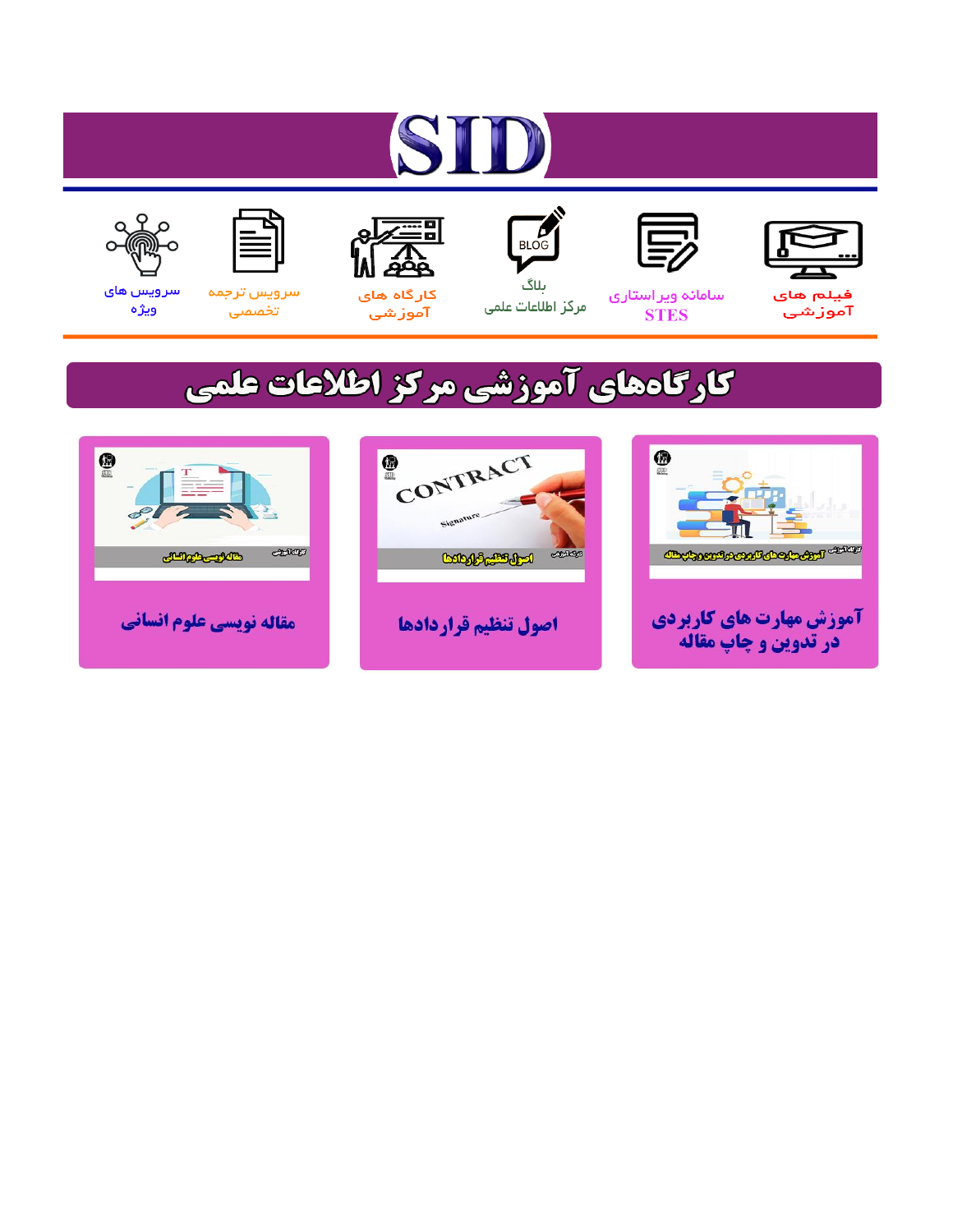## **THE NOISE PROBLEM IN CHEMOTAXIS**

# **Nasrollah Rezaei-Ghaleh 1 , Pouria Moshayedi**

#### **1 PhD student, Institute of Biochemistry and Biophysics, University of Tehran, Enghelab Ave., P.O. Box: 13145-1384, Tehran, Iran.**

**nrezaeig@ibb.ut.ac.ir**

#### **Abstract**

**Archive Constrained Archive Constrained Archives an Archive Constrained Archives and Archives and Archives and Constrained Archives and the signal (concentration gradient) decreases with the distance for survival. There** The chemotactic capability of some cells is infinitely useful for their survival. This capability is based upon mechanisms detecting concentration difference across the cell diameter. This signal (concentration gradient) decreases with the distance from the source. On the other hand, there is a noise caused by thermal motions of molecules infecting this signal. There is a threshold distance from the source beyond which the signal is weaker than noise and the cells lying there could not make a definite decision about the source direction. Probable mechanisms diminishing the noise and extending this distance threshold have been discussed in this article. It has also been argued that if the diffusion coefficient would be a function of concentration, it could cause different ways of Signal-to-Noise Ratio dependence on distance and imply interesting chemotactic behaviors of cell populations.

**Keywords: Chemotaxis, Signal, Noise, Relay, Random walking.** 

#### **Introduction**

Many cells, when encountered with specific substances, have a capability to move toward (for chemo-attractants) or sometimes away from (for chemorepellents) the source of those substances [1]. These cells traverse gradients of chemoeffectors by engaging in a biased random walk consisting of alternating periods of smooth runs and random tumbles. Detecting elevated levels of chemo-attractant decreases the probability of a tumble, thus propelling the cell in the favorable direction [2]. This infinitely useful phenomenon does not occur unless the cell possesses a mechanism to detect small differences in the concentration of chemo-attractant or chemo-repellent across

its diameter. However, the thermal motion of molecules causes a noisy fluctuation in concentrations [3]. The cells far from the source observe too small concentration difference to discriminate it from this noise. As a result, it seems that only cells placing at distances below a threshold could detect the concentration difference and hence, move toward or away from the source and the cells beyond this threshold could not make a definite decision about source direction and remain wherever they place. The aim of this study is to investigate mechanisms to extend this distance threshold. Meanwhile, the impact of diffusion coefficient dependence on concentration has been discussed.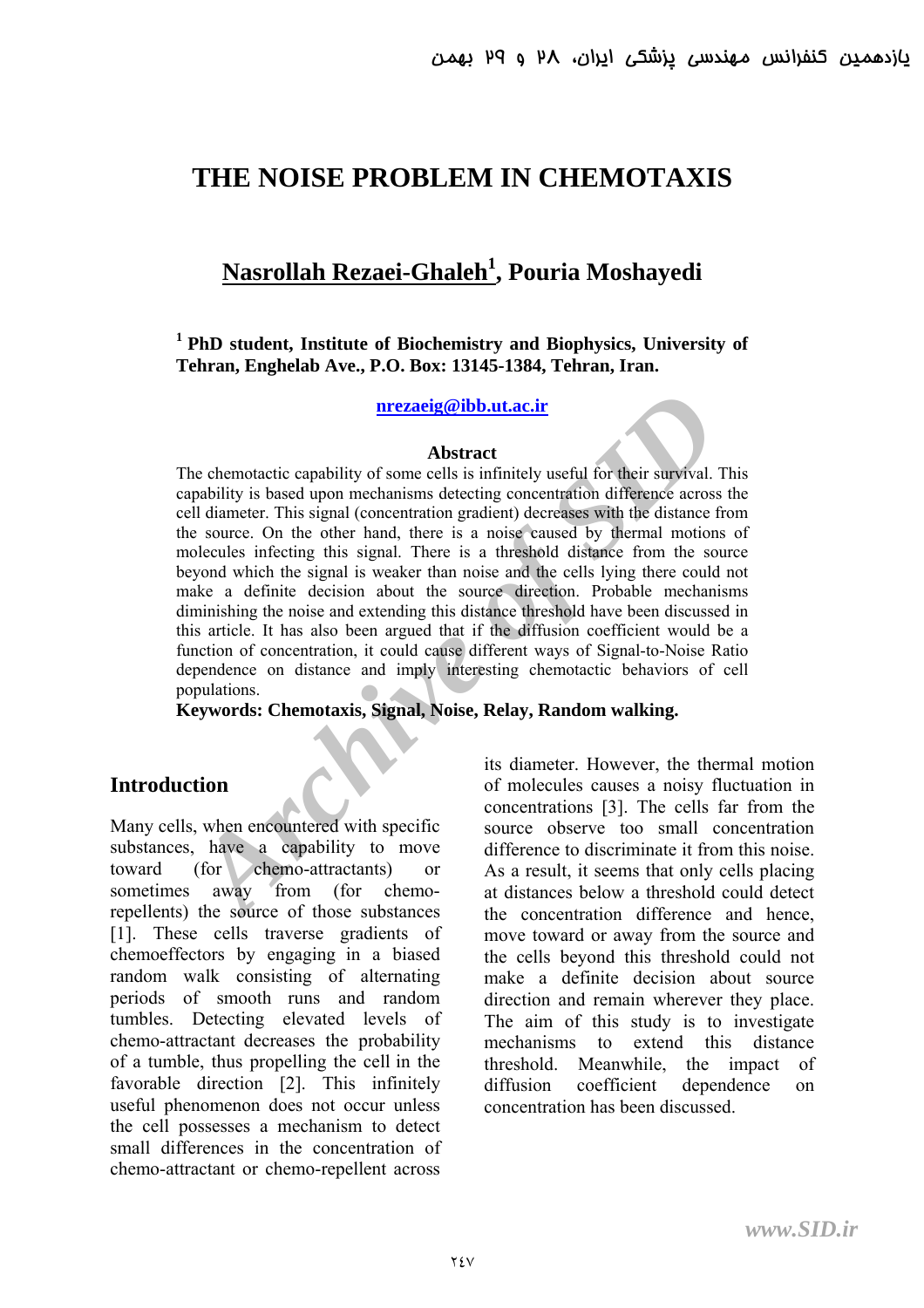### **Problem formulation**

Consider a situation in which the source of, e.g. a chemo-attractant substance lies at origin and at  $t=0$ , it initiates to pour out the chemo-attractant substance with some constant rate, *H*. The concentration of this substance, *C* will be a function of place and time in general. Assuming the symmetry among different directions, *C* will be the same at all points placing on the same sphere around the source. Therefore, *C* will be a function of *r*, distance from source and time. In the steady state,  $\partial C / \partial t$  is equal to zero and the rate with which chemoattractant passes across the surface of any sphere around the source should be equal to *H*. It requires that [4]:

 $(1)$  $\pi r^2 D dC/dr = -H$ 

in which *D* is the diffusion coefficient of medium and negative sign of H indicates that molecules move in the opposite direction of concentration gradient. The probable dependence of diffusion coefficient on concentration or distance is now ignored. Assuming *C* approaches zero when r approaches infinity, we will have:

(2)  $C_{(r)} = H / (4\pi Dr)$ 

The chemotactic signal (S) is the gradient of concentration:

(3)  $S_{(r)} = -dC/dr = H/(4\pi Dr^2)$ 

As *∂S/∂ r <0*, the cells farther from the source observe less pronounced signal. On the other hand, there is a noise due to thermal motion of molecules. This noise (N) is on the order of  $C^{1/2}$  [5], or:

 $(4)$ ≈ (H / (4πDr))<sup>1/2</sup>

There are, of course, other sources of noise. For example, receptor molecules have not been distributed uniformly on the cell surface and hence, the chemo-attractant concentration observed really by the cell is a subject of another random noise [6]. However, these noises are independent of *r* and so, equally affecting the cells near and far from the source. As it is aimed to investigate how cells too far from the source have solved the noise problem, the mere noise considered here is the one caused by thermal motion of chemoattractant molecules. In this way, the signalto-noise ratio (SNR) will be on the order of: (5)  $(H/(4\pi\bar{D}r^3))^{1/2}$ 

and for every positive *r*,  $\partial SNR / \partial r < 0$  and with *r* approaching infinity, SNR will tend to zero. The cells lying at places with SNR of less than unity become confused about the direction of source place and cannot make decision to which direction they should move [7]. Only cells within a limited region can detect source orientation and elicit proper behavior. This limitation may be severe especially when *H* is rather small or *D* is large. Do the cells have mechanisms to overcome this limitation? It is reasonable that cells would have developed such mechanisms through long time evolution and these creative cells should have had more chance to survive. If so, which mechanisms have been employed to solve this problem?

### **Problem solution**

ion of *r*, distance from source and<br>
inited region can detect source<br>
the rate with which chem-<br>
passes across the surface of any<br>
passes across the surface of any<br>
passes across the surface of any<br>
mall or *D* is large. A simple route to diminish noise is the time-integration of infected signal. This process eliminates noise and achieves much more pure signal [3]. The enzymatic reactions in the signaling pathway related to chemotaxis apply such time-integration and improve the SNR. The occurrence of several enzymatic reactions in the signaling pathway applies successive time-integration and enhances SNR considerably. Mechanisms lengthening the time duration over which integration occurs also improve SNR. However, noise is reduced only asthe square root of time through this process [5]. In addition, the process of time integration occurs at the expense of time resolution. For example, if this duration is too long, Brownian random rotations occur during this period and hence, the received signal no longer contains any information on the source orientation. Another method of noise elimination is space-summation [3]. This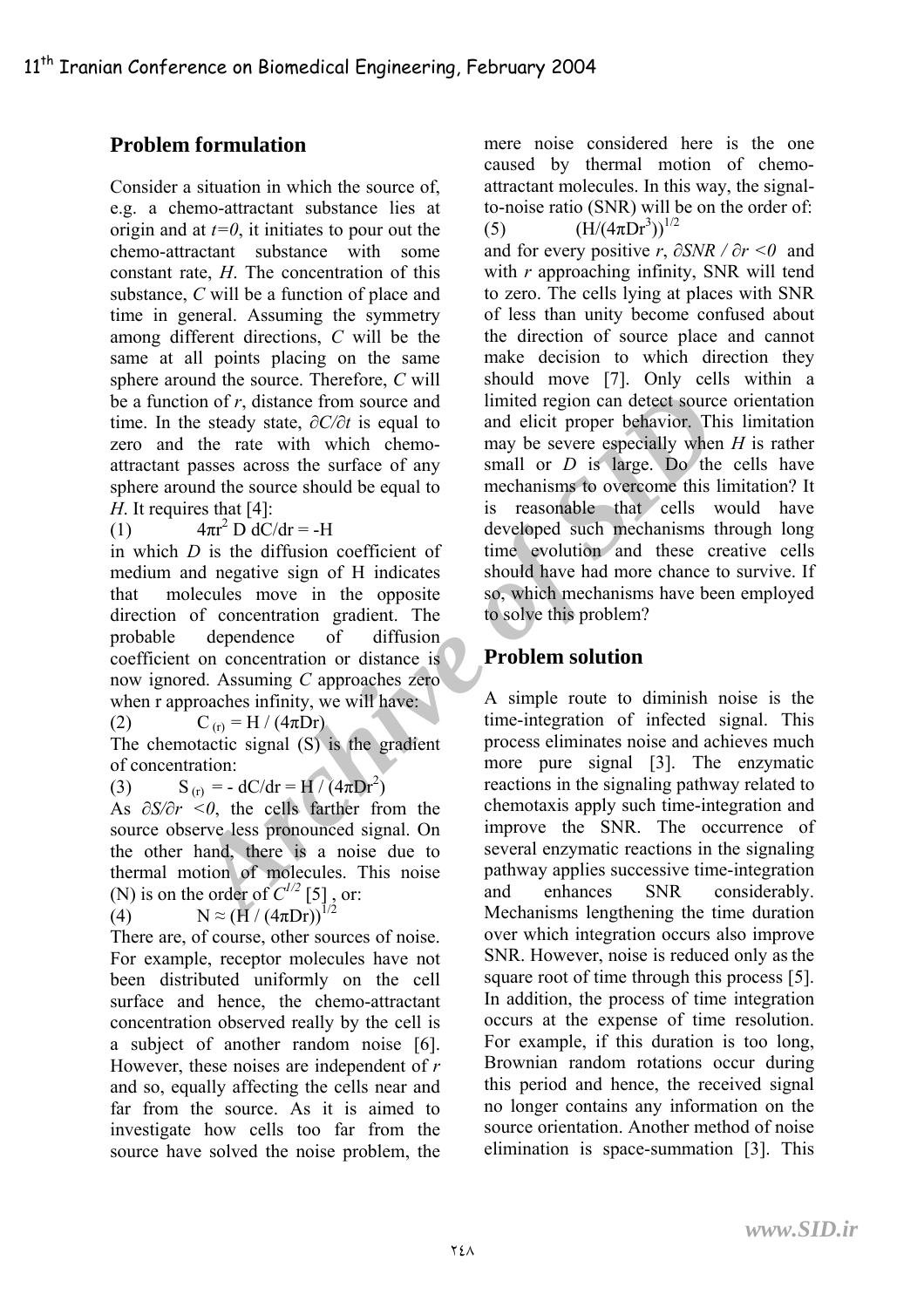Le co-operation between cells (a<br>
chemo-attraction and che<br>
ure comenon). If a cell near enough to<br>
ure direction scentes another chemo-attractant source experi<br>
ubstance, it can play the role of continuously amplifying s may occur through convergence from membrane receptors to intracellular target sites. However, noise is again reduced only as the square root of size [5]. The extension of space along which space-summation occurs diminishes space resolution and this is obviously too expensive for chemotaxis. Then, it is only applicable at small scale, between adjacent membrane receptors and intracellular target sites in the vicinity of the membrane. Another method to make relatively far cells move toward the source is a simple co-operation between cells (a relay phenomenon). If a cell near enough to detect source direction secretes another specific substance, it can play the role of secondary source. In this condition, the cell too far from the primary source may be near enough to secondary source to detect its direction, move toward it and arrive in a new position in which it will be able to recognize correct direction of primary source. As another mechanism to overcome the noise problem, the cell receiving chemo-attractant but not recognizing the source direction may initiate random walking around and hence, provide the chance for itself to enter region where it is possible to find the source direction.

#### **Discussion**

Four above-mentioned methods, timeintegration, space-summation, relay and random walking can increase the distance threshold for chemotaxis to occur far beyond which obtained from the theory.

The existence of any noise-diminishing mechanism can be examined experimentally. Setting a source with specific *H* and a medium with specific *D*, if a cell is able to detect source direction even when it resides beyond a threshold distance calculated theoretically, it is concluded that some mechanisms should have diminished the noise. Also, if the chemotactic behavior of individual cell differs from cells in populations, it may be due to some relay

mechanisms. On the other hand, if the fourth mechanism (random walking) exists, it is expected that, when the source initiates to pour out the substance, cells too far from the source are stimulated to move around randomly and more of them (compared to conditions when the source pours out no substance) are found in places even farther from the source.

The point that SNR decreases continuously when the cell moves away from the source indicates an important difference between chemo-attraction and chemo-repelling phenomena. The cell moving toward chemo-attractant source experiences a continuously amplifying signal while the cell moving away from the chemo-repellent source observes a continuously damping signal. Therefore, a slight displacement of cell toward the chemo-attractant source causes the cell to observe stronger SNR and moves more in the same direction. On the other hand, when a slight displacement of cell away from the chemo-repellent source occurs, the cell experiences weaker SNR and hence, weaker repulsion from the source. This difference may explain why chemo-attraction is more simply and commonly observed than chemo-repelling. Another point is that the diffusion

coefficient of the medium (*D*) may not be really a constant but instead, if the cells could modify *D* according to chemoattractant concentration, it would be a function of  $C$  (and hence,  $r$ ). As a result, SNR would be a function of *r* different from that obtained above. This can help to diminish the noise problem. For example, if the cells could decrease *D* when encountered to chemo-attractant, this causes a greater concentration gradient established in any distance from the source and so, enhances SNR. Therefore, the cells already observing low SNR now receive greater SNR and can detect the source orientation. On the other hand, diverse dependences of *D* on *C* can cause surprising ways of SNR dependence on *r* and imply interesting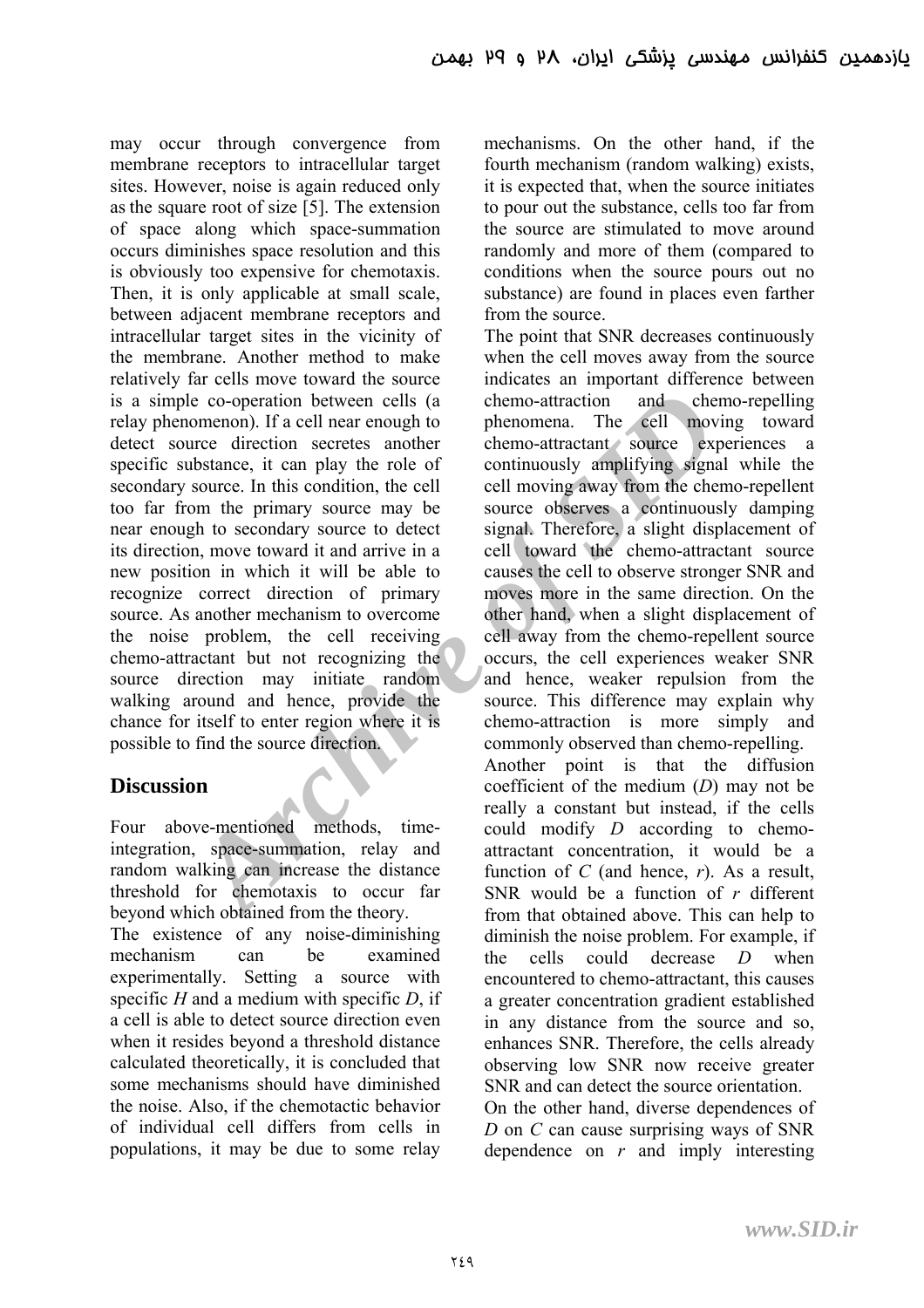Free and no longer moves toward<br> *Archive in the SID* and the source initiates to pour out a<br>
the source infident and the stratect in the stratect state of canobridge University 1<br>
it cataractant substance, chemotactic cam chemotactic behaviors of cell populations. For example, SNR may have one or more maxima in the vicinity of source and then uniformly decline with increase of *r*. If there is one maximum, the cell farther than the maximum point away from source but near enough to detect proper SNR moves toward the source and reaches the maximum point. It continues to move toward the source until it arrives in a new place where the SNR it receives declines again below a threshold value. Then, it resides there and no longer moves toward the source. As a result, it is expected that whenever the source initiates to pour out a chemo-attractant substance, chemotactic cells move toward it and finally accumulate at a specific distance from the source. If the cell would need the chemo-attractant but too high concentration of the chemoattractant would be noxious for the cell, such a phenomenon could be enormously useful for the cell survival. Meanwhile, if there are more than one SNR maximum points and the SNR between these points declines below a threshold value, it is expected that chemotactic cells accumulate at more than one layers around the source. This may be beneficial regarding the population density problem.

## **Conclusion**

There are at least four major mechanisms (time-integration, space-summation, relay and random walk) for chemotactic cells to challenge the noise problem. The idea presented at this article simply explains why chemo-attraction is more commonly observed than chemo-repelling. If the diffusion coefficient depends on the chemoeffector concentration, it causes different ways of SNR dependence on distance from the source and hence, implies novel chemotactic behaviors.

#### **References**

- 1 Fenchel, T., "Microbial behavior in a heterogeneous world", Science, May 10; 296(5570), pp1068-71, 2002.
- 2 Berg, H.C., Brown, D.A., "Chemotaxis in Escherichia coli analysed by threedimensional tracking", Nature, Oct 27; 239 (5374), pp500-4, 1972.
- 3 Peyton, Z., Peebles, J.R., "Communication system principles", Addison-Wesley Publishing Company, Massachusetts, 1976.
- 4 Mazumdar, J., "An introduction to mathematical physiology and biology", Cambridge University Press, New York, 1999.
- 5 Dusenbery, D.B., "Minimum size limit for useful locomotion by freeswimming microbes", Proc Natl Acad Sci USA, Sep 30; 94(20), pp10949-54, 1997.
- 6 Tranquillo, R.T., "Chemotactic movement of single cells", ASGSB Bull., 4(2), pp 75-85, 1991.
- 7- Dusenbery, D.B., "Sensory Ecology", Freeman, New York, 1992.